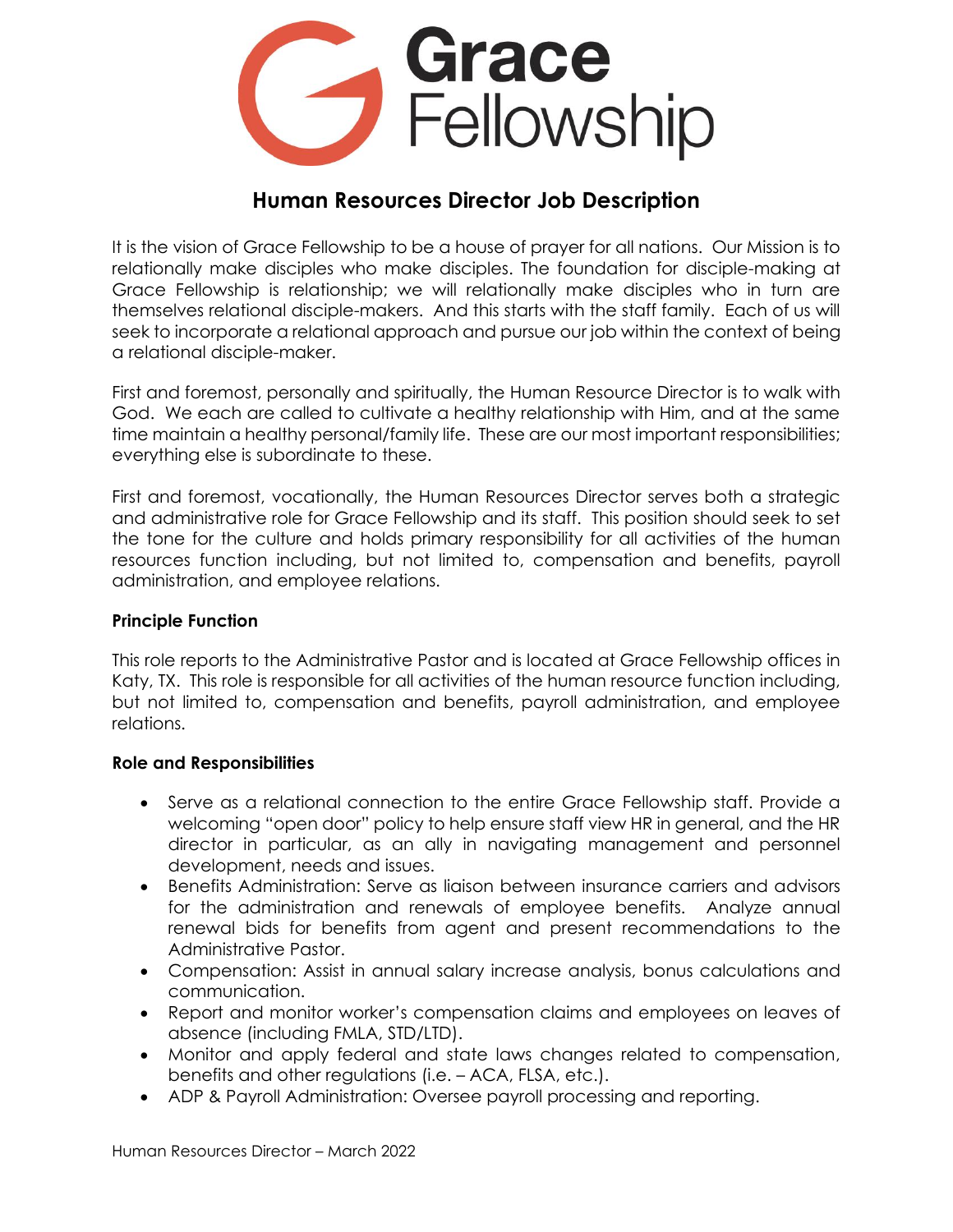

- Serve as liaison between church and the payroll company for all payroll needs.
- Assist employees and managers with policy clarification and variations.
- Counsel supervisors in employee relations issues and disciplinary process.
- Oversee formal and informal performance evaluations and coach supervisors in performance issues and development opportunities.
- Serve as primary contact in screening, hiring and on-boarding for new employees including background and reference checks.
- Monitor and update employee policies handbook.
- Assist ministries in departmental structure and reorganizations, setting personnel policies / practices, writing job descriptions, sourcing candidates for new or open positions as needed.
- Onboard new employees.
- Monitor the internal HR needs of the organization; relevant external HR trends; new legislation effecting employee and retirement needs.
- Setup and maintain all employee files and paperwork.

## **Job Requirements:**

- Bachelor's degree in HR or similar business-related field of study.
- Minimum 7 years of HR-related work experience.
- Active certification through SHRM (SHRM-CP or SHRM-SCP) and/or HRCI (PHR or SPHR) preferred.
- Prior experience working in a church preferred.
- Excellent verbal and written communication skills.
- High proficiency with all Microsoft products (Word, Excel, Outlook, PowerPoint)

## **General Requirements:**

- Be a believer in Jesus Christ and committed to a lifestyle of following and knowing Him.
- Be a worshipper of the Living God, determined to worship Him in spirit and truth.
- Be involved in ongoing discipleship for spiritual growth and encouraging those around you to do the same.
- Be committed to the mission of the church to help people follow Jesus and take the gospel to all the earth.
- Be a person of integrity and honor in all matters in and out of the church.
- Be dedicated to excellence in all that is done in the church to the glory of God

## **Salary & Benefits**

The full-time salary will be commensurate with experience. Grace Fellowship has a competitive benefits package, including paid vacation, church-paid health insurance for employees, long & short-term disability insurance, and a 403(b) plan.